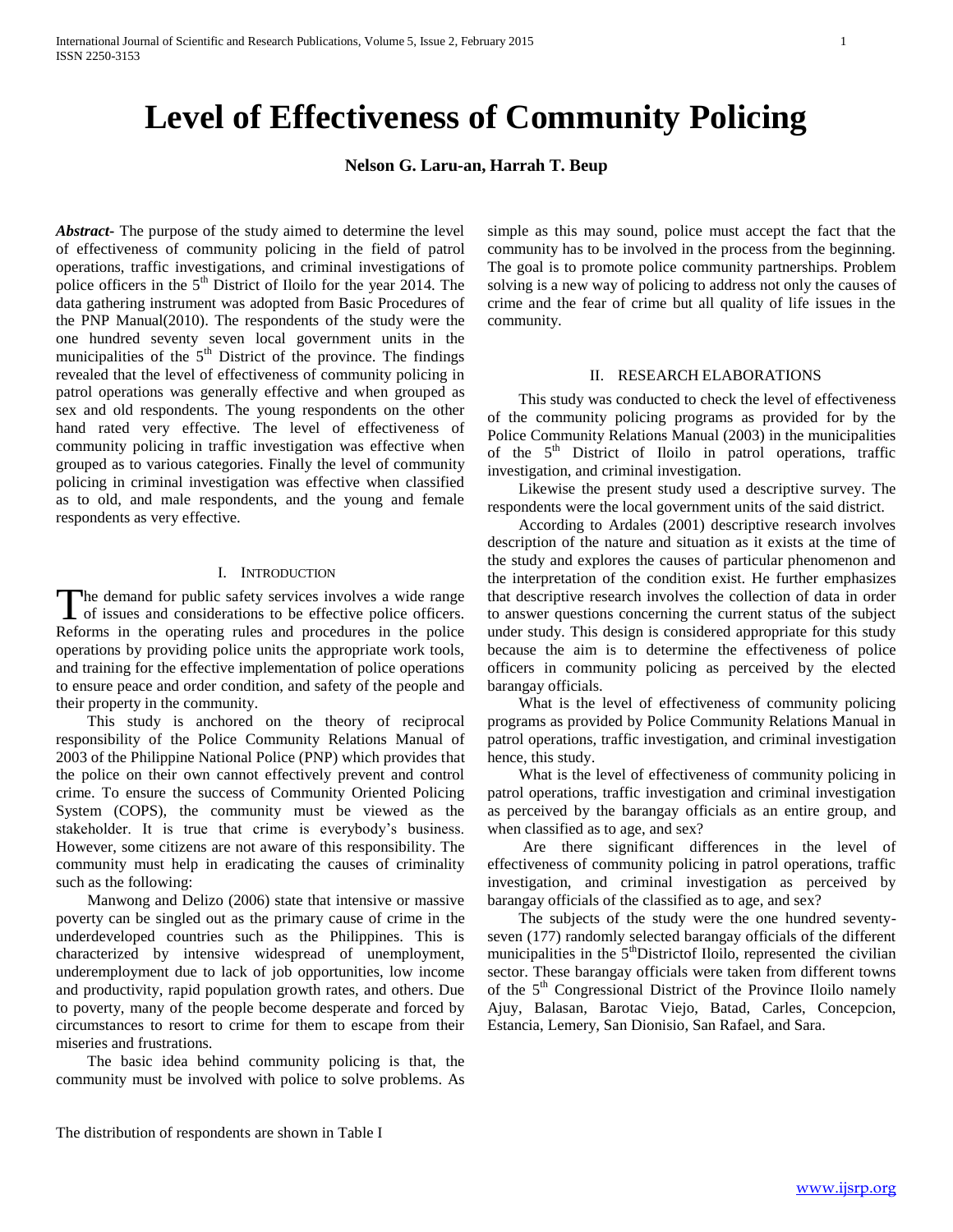| Categories<br><b>Entire Group</b> |        | N<br>177 |  | Percentage |  |
|-----------------------------------|--------|----------|--|------------|--|
|                                   |        |          |  | 100        |  |
| Age                               |        |          |  |            |  |
|                                   | Young  | 77       |  | 44         |  |
|                                   | Old    | 100      |  | 56         |  |
| Sex                               |        |          |  |            |  |
|                                   | Male   | 81       |  | 46         |  |
|                                   | Female | 96       |  | 54         |  |

| Table I                            |  |  |  |  |  |  |
|------------------------------------|--|--|--|--|--|--|
| <b>Distribution of Respondents</b> |  |  |  |  |  |  |

 The questionnaire-checklist has Two parts. Part I – contained the personal profile accomplished by the respondents.

 Part II – consisted of items that determined the assessment of the respondents to the existing community policing as implemented in the  $5<sup>th</sup>$  District of Iloilo.

Each response was assigned a corresponding value for statistical purpose as follows:

| Weight | Responses                |
|--------|--------------------------|
|        | <b>Strongly Agree</b>    |
|        | Agree                    |
|        | Disagree                 |
|        | <b>Strongly Disagree</b> |
|        |                          |

 To determine the significant differences in the implementation of the community policing according to categories, the Mann-Whitney Test was used as inferential statistics set at 0.05 alpha.

## III. RESULTS

 The initial findings of the investigation revealed the level of effectiveness of community policing in patrol operations, traffic investigation, and criminal investigation as an entire group, and when classified as to age, and sex is reflected in Table 2.

 *Level of Effectiveness of Community Policing in Patrol Operations*

 The findings revealed that the level of effectiveness of community policing in patrol operations is effective when the respondents are taken as an entire group (M=3.2571, SD =.3890).

 As to age of the barangay officials, the young perceived the community policing as very effective (M=3.2610, SD=.3763); the old perceived it as effective (M=3.2540, SD=.4004).

 As to sex, both the male (M=3.2568, SD=.4012) and female (M=3.2573, SD=.3805) perceived the policing as effective.

|                            |       |    |               | . J    |        |           |                | ້     |       |  |
|----------------------------|-------|----|---------------|--------|--------|-----------|----------------|-------|-------|--|
| Categories                 |       |    | N             |        | Mean   |           | Description    |       | S.D.  |  |
| <b>Entire Group</b><br>Age |       |    | 177           |        | 3.2571 |           | Effective      |       | .3890 |  |
|                            | Young |    | 77            |        | 3.2610 |           | Very Effective |       | .3763 |  |
|                            | Old   |    | 100           |        | 3.2540 |           | Effective      |       | .4004 |  |
| <b>Sex</b>                 |       |    |               |        |        |           |                |       |       |  |
| Male                       |       | 81 |               | 3.2568 |        | Effective |                | .4012 |       |  |
| Female                     |       | 96 |               | 3.2573 |        | Effective |                | .3805 |       |  |
|                            |       |    | Scale         |        |        |           | Description    |       |       |  |
|                            |       |    | 3.26-4.00     |        |        |           | Very Effective |       |       |  |
|                            |       |    | $2.51 - 3.25$ |        |        |           | Effective      |       |       |  |
|                            |       |    | 1.76-2.50     |        |        |           | Less Effective |       |       |  |
|                            |       |    | 1.00-1.75     |        |        |           | Not Effective  |       |       |  |

**Table 2** *Level of Effectiveness of Community Policing in Patrol Operations*

# *Level of Effectiveness of Community Policing in Traffic Investigation*

In traffic investigation, the perceived level of effectiveness was effective as an entire group  $(M=3.1966, SD = .4548)$ . When grouped according to age, both the young  $(M=3.2442, SD = .4396)$  and the old  $(M=3.1600, SD = .4649)$  perceived it as effective. When classified according to sex, both male  $(M=3.2136, SD=.4027)$  and female  $(M=3.2136, SD=.4027)$  perceived it as of effective.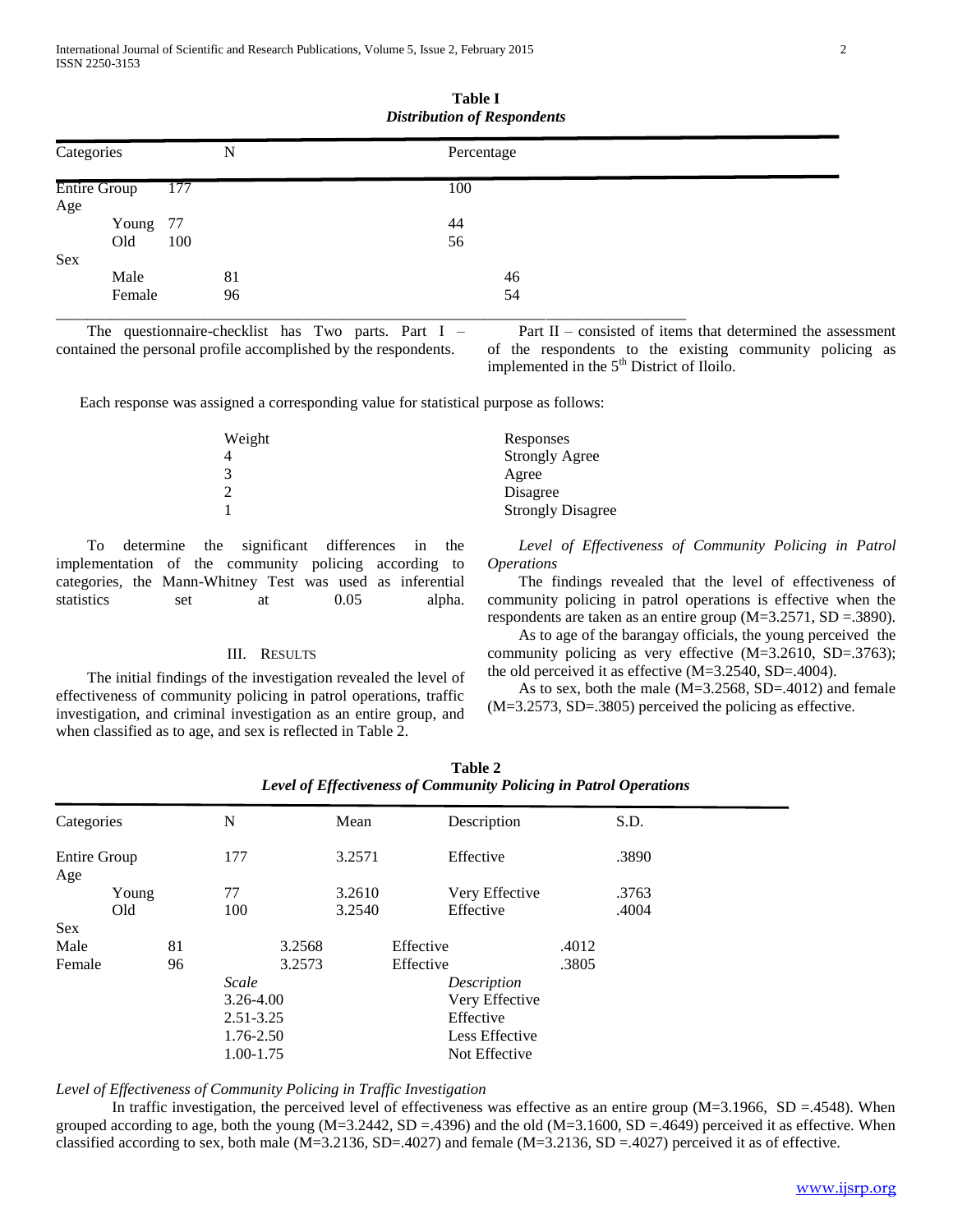| Category                   |       |                            | N   |        | Mean             |                | et al. 1990 and 1990 and 1990 and 1990 and 1990 and 1990 and 1990 and 1990 and 1990 and 1990 and 1990 and 1990<br>Description |       | S. D. |  |
|----------------------------|-------|----------------------------|-----|--------|------------------|----------------|-------------------------------------------------------------------------------------------------------------------------------|-------|-------|--|
| <b>Entire Group</b><br>Age |       | 177                        |     |        | 3.1966           |                | Effective                                                                                                                     |       | .4548 |  |
|                            | Young |                            | 77  |        | 3.2442           |                | Effective                                                                                                                     |       | .4396 |  |
|                            | Old   |                            | 100 |        | 3.1600           | Effective      |                                                                                                                               | .4649 |       |  |
| <b>Sex</b>                 |       |                            |     |        |                  |                |                                                                                                                               |       |       |  |
| Male                       |       | 81                         |     | 3.2136 | Effective        |                | .4027                                                                                                                         |       |       |  |
| Female                     |       | 96                         |     |        | 3.1823 Effective |                | .4961                                                                                                                         |       |       |  |
|                            |       | Scale                      |     |        | Description      |                |                                                                                                                               |       |       |  |
|                            |       | $3.26 - 4.00$              |     |        |                  | Very Effective |                                                                                                                               |       |       |  |
|                            |       | $2.51 - 3.25$<br>1.76-2.50 |     |        |                  | Effective      |                                                                                                                               |       |       |  |
|                            |       |                            |     |        | Less Effective   |                |                                                                                                                               |       |       |  |
|                            |       | 1.00-1.75                  |     |        |                  | Not Effective  |                                                                                                                               |       |       |  |

**Table 3** *Level of Effectiveness of Community Policing in Traffic Investigation* 

#### *Level of Effectiveness of Community Policing in Criminal Investigation*

 In criminal investigation, the perceived level effectiveness as entire group was effective when taken as an entire group  $(M=3.2492, SD = .4168).$ 

When classified according to age, the young respondents rated it as very effective (M=3.2623, SD=.4283). While the old respondents rated as effective (M=3.2390, SD .4097). When grouped according to sex, the male respondents perceived it as effective (M=3.2333, SD .4542) while the female respondents perceived it as very effective (M=3.2625, SD=.3834).

This is reflected in Table 4.

| Table 4                                                                |  |  |  |  |  |  |
|------------------------------------------------------------------------|--|--|--|--|--|--|
| Level of Effectiveness of Community Policing in Criminal Investigation |  |  |  |  |  |  |

| Category                   |               | N   |                                       | Mean           | Description    |  | S.D.  |       |
|----------------------------|---------------|-----|---------------------------------------|----------------|----------------|--|-------|-------|
| <b>Entire Group</b><br>Age |               | 177 |                                       | 3.2492         | Effective      |  | .4168 | Young |
| 77                         | 3.2623<br>100 |     | Very Effective<br>3.2390<br>Effective |                | .4283<br>.4097 |  |       |       |
| Old                        |               |     |                                       |                |                |  |       |       |
| <b>Sex</b>                 |               |     |                                       |                |                |  |       |       |
| Male                       | 81            |     | 3.2333                                | Effective      | .4552          |  |       |       |
| Female                     | 96            |     | 3.2625                                | Very Effective | .3834          |  |       |       |
|                            | Scale         |     |                                       |                | Description    |  |       |       |
| $3.26 - 4.00$              |               |     |                                       | Very Effective |                |  |       |       |
| $2.51 - 3.25$              |               |     |                                       | Effective      |                |  |       |       |
| 1.76-2.50                  |               |     |                                       | Less Effective |                |  |       |       |
| 1.00-1.75                  |               |     |                                       | Not Effective  |                |  |       |       |

## IV. CONCLUSIONS

 Based from the findings above, the researcher established the following conclusions:

 The community policing in patrol operations was rated effective by most of the respondents, except for those belonging to the young group who rated it as very effective. With these findings in hand, it goes to show that the members of the police force had been treating people with respect and sensitivity and maintaining a good working relationship with the people in the community. Patrol operations has something to do with being visible to the people in the community which gives them a feeling of security while taking away the opportunity from the would-be criminals.

 The community policing in traffic investigation was rated effective regardless of the respondents' age and sex. It reflects that there are areas that need to be improved and enhanced, especially with the maintenance of traffic facilities. The response may also be due to the fact of the continuous rise of vehicular accidents in the municipalities of the  $5<sup>th</sup>$  District of Iloilo.

 The community policing in criminal investigation was rated generally as effective with the exception of the young and female group who rated it as very effective. This maybe a reflection that some police officers persevere to finish the task despite of the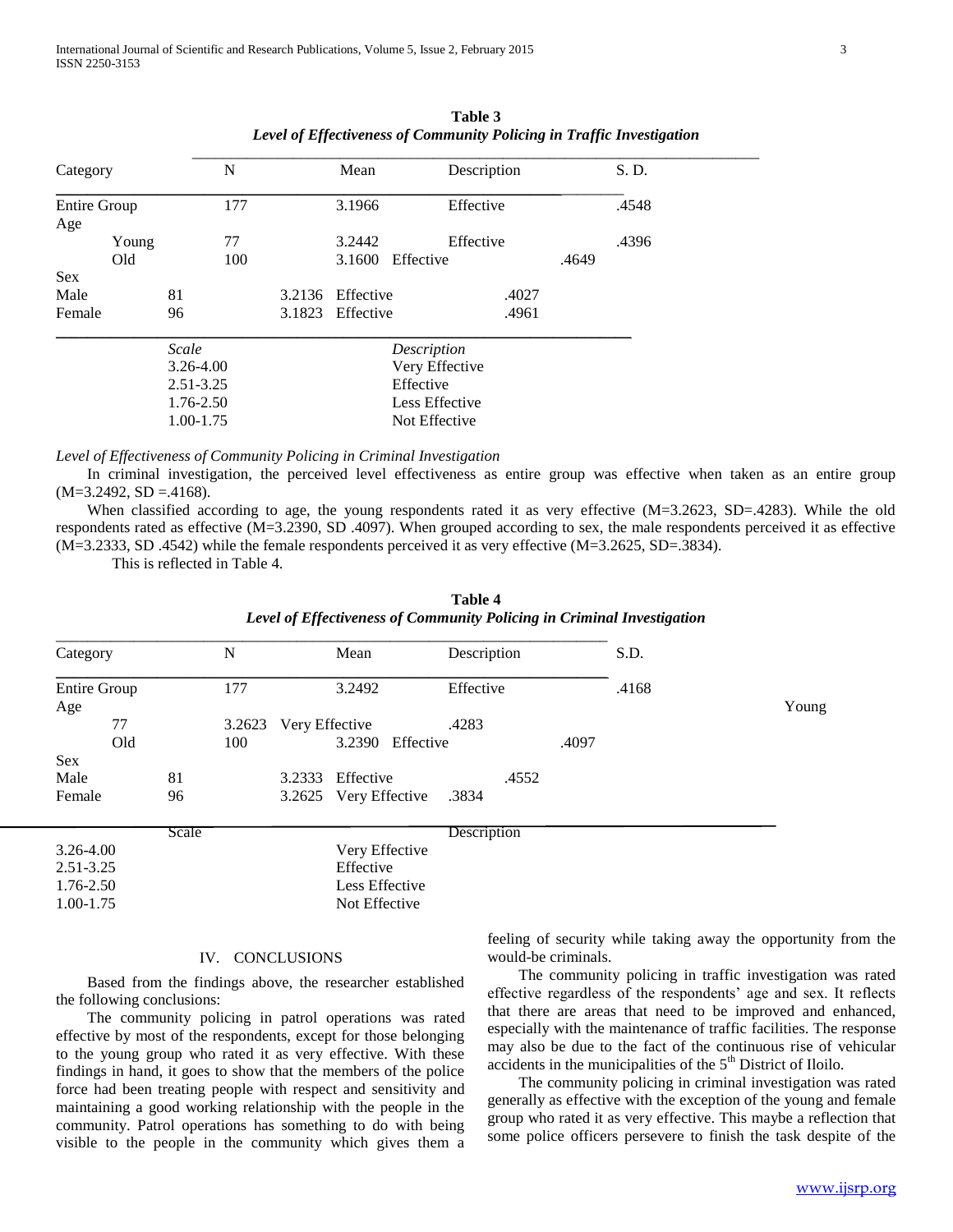International Journal of Scientific and Research Publications, Volume 5, Issue 2, February 2015 4 ISSN 2250-3153

many obstacles that surrounds a case. The slight difference between the responses of the young from the old group stressed that maybe the young group are more observant or more involved in cases. The female group gave the response of very effective maybe because they tend to follow a particular case until it is solved.

#### **REFERENCES**

[1] Ardales, V. (2001). Basic concepts and methods in research . Quezon City, Great Books Trading.

Questionnaire of the Level of Effectiveness of Community Policing

Municipality:\_\_\_\_\_\_\_\_\_\_\_\_\_\_\_\_\_\_\_\_\_\_\_\_\_\_\_\_\_\_\_\_\_\_\_\_\_\_\_\_\_\_\_\_\_\_\_

I Respondent's profile

Name: \_\_\_\_\_\_\_\_\_\_\_\_\_\_\_\_\_\_\_\_\_\_\_\_\_\_\_\_\_\_\_\_\_\_\_\_\_\_\_Age:\_\_\_\_\_\_\_\_\_sex:\_\_\_\_\_\_\_\_\_\_\_\_

II the questionnaire proper

Instruction: please answer this questionnaire properly and sincerely by putting a tick mark  $(\sqrt{\phantom{a}})$  on the space that best corresponds to your observation on the following items using the following criteria:

| Scale | Description            |           |
|-------|------------------------|-----------|
|       | Strongly agree (SA)    |           |
|       | Agree $(A)$            |           |
|       | Disagree (D)           |           |
|       | Strongly disagree (SD) |           |
|       |                        | Responses |

Patrol operations

| 1. PNP personnel have a collaborate partnership with individuals and<br>organizations and the community                                   |      | 4321 |
|-------------------------------------------------------------------------------------------------------------------------------------------|------|------|
| 2. The police officers are most of the time visible in the community.                                                                     | 4321 |      |
| 3. The police treat people with respect and sensitivity.                                                                                  |      | 4321 |
| 4. Police officers maintain a good working relationship with the common people.                                                           |      | 4321 |
| 5. The presence of the police in the local area helps reduce the occurrence of crimes.                                                    | 4321 |      |
| 6. The police officers report to barangay authorities the movement of questionable<br>people in the community.                            | 4321 |      |
| 7. PNP creates programs activities that are useful to the community to reduced and<br>solve crime and crime-related problems.             | 4321 |      |
| 8. There is equal distribution of police services and resources among barangays in<br>the municipality.<br>4321                           |      |      |
| 9. Electronic communication equipment and devices are properly provide to ensure<br>easy and fast response to the needs of the community. |      | 4321 |
| 10. The presence of the policemen in the local areas creates awareness of the<br>occurrence of crimes.                                    | 4321 |      |
|                                                                                                                                           |      |      |

Traffic investigations

[2] Manwong, R. & Delizo, D. (2006). Law enforcement administration, RK: Manwong Publications.

[3] Police Community Relations Manual (2003).

**AUTHORS** 

**First Author** – Nelson G. Laru-an **Second Author** – Harrah T. Beup